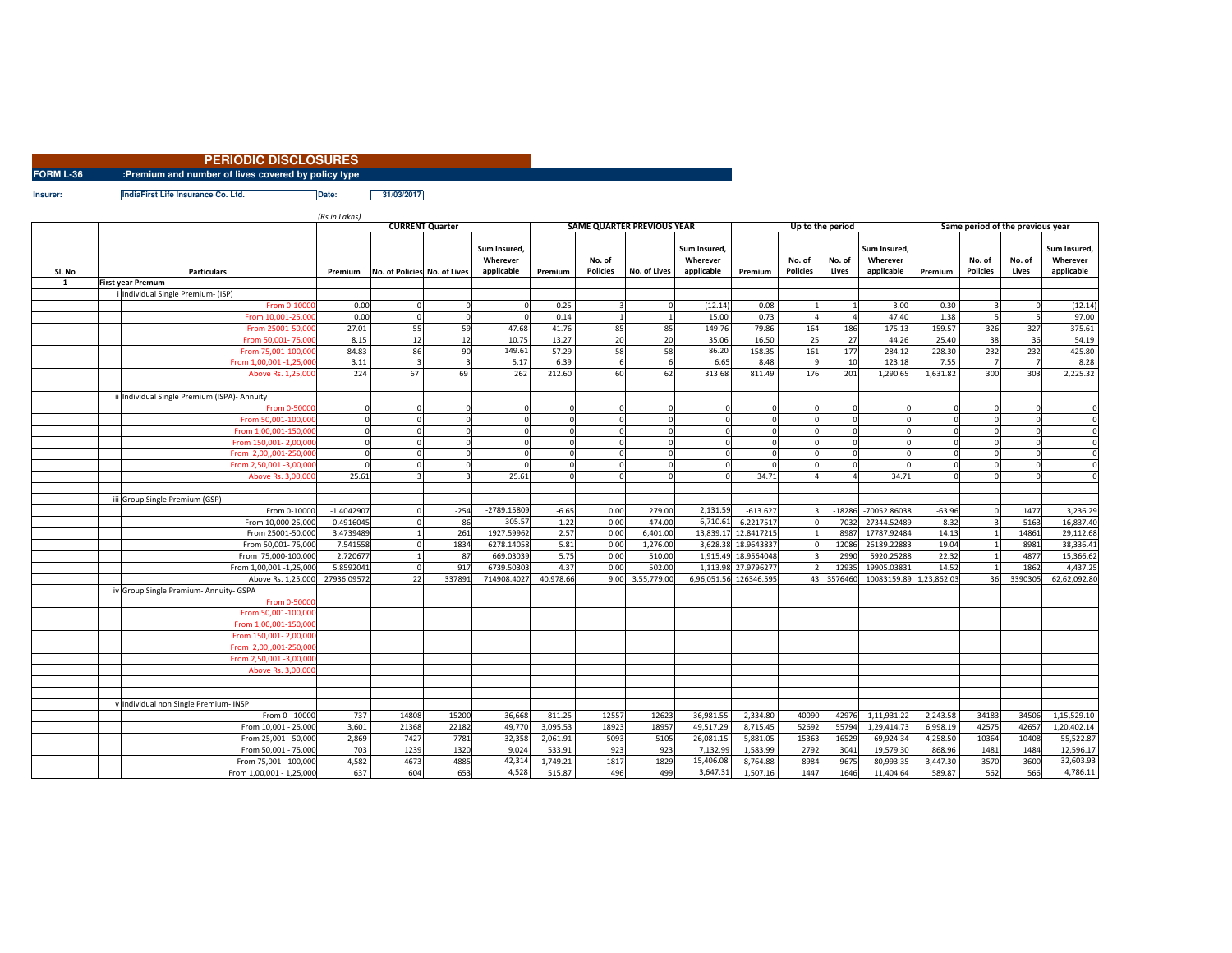|                | Above Rs. 1,25,000                               | 6,438    | 2109  | 2278  | 52,445    | 2,364.48  | 842    | 845    |             | 22,974.16 11,369.16 | 3975  | 4396  | 91,137.78 | 3,474.48  | 1362   | 1374   | 35,803.73   |
|----------------|--------------------------------------------------|----------|-------|-------|-----------|-----------|--------|--------|-------------|---------------------|-------|-------|-----------|-----------|--------|--------|-------------|
|                |                                                  |          |       |       |           |           |        |        |             |                     |       |       |           |           |        |        |             |
|                |                                                  |          |       |       |           |           |        |        |             |                     |       |       |           |           |        |        |             |
|                |                                                  |          |       |       |           |           |        |        |             |                     |       |       |           |           |        |        |             |
|                | vi Individual non Single Premium- Annuity- INSPA |          |       |       |           |           |        |        |             |                     |       |       |           |           |        |        |             |
|                | From 0-5000                                      |          |       |       |           |           |        |        |             |                     |       |       |           |           |        |        |             |
|                | From 50,001-100,00                               |          |       |       |           |           |        |        |             |                     |       |       |           |           |        |        |             |
|                | From 1,00,001-150,00                             |          |       |       |           |           |        |        |             |                     |       |       |           |           |        |        |             |
|                | From 150,001-2,00,00                             |          |       |       |           |           |        |        |             |                     |       |       |           |           |        |        |             |
|                | From 2,00,,001-250,0                             |          |       |       |           |           |        |        |             |                     |       |       |           |           |        |        |             |
|                | From 2,50,001 -3,00,00                           |          |       |       |           |           |        |        |             |                     |       |       |           |           |        |        |             |
|                | Above Rs. 3,00,00                                |          |       |       |           |           |        |        |             |                     |       |       |           |           |        |        |             |
|                |                                                  |          |       |       |           |           |        |        |             |                     |       |       |           |           |        |        |             |
|                | vii Group Non Single Premium (GNSP)              |          |       |       |           |           |        |        |             |                     |       |       |           |           |        |        |             |
|                | From 0-1000                                      |          |       |       |           |           |        |        |             |                     |       |       |           |           |        |        |             |
|                | From 10,000-25,00                                |          |       |       |           |           |        |        |             |                     |       |       |           |           |        |        |             |
|                |                                                  |          |       |       |           |           |        |        |             |                     |       |       |           |           |        |        |             |
|                | From 25001-50,00                                 |          |       |       |           |           |        |        |             |                     |       |       |           |           |        |        |             |
|                | From 50,001-75,00                                |          |       |       |           |           |        |        |             |                     |       |       |           |           |        |        |             |
|                | From 75,000-100,00                               |          |       |       |           |           |        |        |             |                     |       |       |           |           |        |        |             |
|                | From 1,00,001 -1,25,00                           |          |       |       |           |           |        |        |             |                     |       |       |           |           |        |        |             |
|                | Above Rs. 1,25,000                               |          |       |       |           |           |        |        |             |                     |       |       |           |           |        |        |             |
|                |                                                  |          |       |       |           |           |        |        |             |                     |       |       |           |           |        |        |             |
|                | viii Group Non Single Premium- Annuity- GNSPA    |          |       |       |           |           |        |        |             |                     |       |       |           |           |        |        |             |
|                | From 0-10000                                     |          |       |       |           |           |        |        |             |                     |       |       |           |           |        |        |             |
|                | From 10,000-25,000                               |          |       |       |           |           |        |        |             |                     |       |       |           |           |        |        |             |
|                | From 25001-50,000                                |          |       |       |           |           |        |        |             |                     |       |       |           |           |        |        |             |
|                | From 50,001-75,000                               |          |       |       |           |           |        |        |             |                     |       |       |           |           |        |        |             |
|                | From 75,000-100,000                              |          |       |       |           |           |        |        |             |                     |       |       |           |           |        |        |             |
|                | From 1,00,001 -1,25,000                          |          |       |       |           |           |        |        |             |                     |       |       |           |           |        |        |             |
|                | Above Rs. 1,25,000                               |          |       |       |           |           |        |        |             |                     |       |       |           |           |        |        |             |
|                |                                                  |          |       |       |           |           |        |        |             |                     |       |       |           |           |        |        |             |
|                |                                                  |          |       |       |           |           |        |        |             |                     |       |       |           |           |        |        |             |
|                |                                                  |          |       |       |           |           |        |        |             |                     |       |       |           |           |        |        |             |
| $\overline{2}$ | <b>Renewal Premium</b>                           |          |       |       |           |           |        |        |             |                     |       |       |           |           |        |        |             |
|                | Individual                                       |          |       |       |           |           |        |        |             |                     |       |       |           |           |        |        |             |
|                |                                                  |          |       |       |           |           |        |        |             |                     |       |       |           |           |        |        |             |
|                | From 0-10000                                     | 1231.26  | 17490 | 17533 | 82844.23  | 1,008.23  | 14,951 | 15,002 | 63,133.78   | 3307.60             | 52772 | 52945 | 256755.3  | 2,663.66  | 43486  | 43798  | 1,90,120.70 |
|                | From 10,000-25,000                               | 13515.01 | 78539 | 79052 | 196433.34 | 12,842.44 | 75,054 | 75,760 | 1,81,901.41 | 28315.0             | 17541 | 17881 | 452317.4  | 26,752.13 | 168113 | 172444 | 4,05,123.58 |
|                | From 25001-50,000                                | 6613.70  | 14583 | 14422 | 73405.19  | 5,682.52  | 12,281 | 12,103 | 62,036.16   | 12758.2             | 29513 | 29493 | 154169.57 | 10,812.15 | 24692  | 24532  | 1,24,911.3  |
|                | From 50,001-75,000                               | 821.57   | 1268  | 1283  | 10549.25  | 462.1     | 665    | 675    | 6,434.70    | 1574.8              | 2585  | 2636  | 22204.90  | 970.95    | 1570   | 1591   | 13,485.12   |
|                | From 75,000-100,000                              | 3351.83  | 3188  | 3103  | 30426.41  | 2,245.60  | 2,103  | 2,016  | 21,807.3    | 6637.3              | 652   | 6328  | 64551.6   | 4,457.61  | 4316   | 4032   | 44,097.7    |
|                | From 1,00,001 -1,25,000                          | 500.91   | 464   | 465   | 4207.7    | 105.98    | 80     | 77     | 1,634.97    | 692.41              | 641   | 631   | 6859.1    | 246.43    | 215    | 194    | 3,480.84    |
|                | Above Rs. 1,25,000                               | 2840.02  | 1034  | 1004  | 28528.76  | 1,263.79  | 488    | 459    | 12,065.21   | 5009.36             | 1908  | 1834  | 51919.3   | 2,786.62  | 1028   | 932    | 27,968.73   |
|                |                                                  |          |       |       |           |           |        |        |             |                     |       |       |           |           |        |        |             |
|                | ii Individual- Annuity                           |          |       |       |           |           |        |        |             |                     |       |       |           |           |        |        |             |
|                | From 0-10000                                     |          |       |       |           |           |        |        |             |                     |       |       |           |           |        |        |             |
|                | From 10,000-25,000                               |          |       |       |           |           |        |        |             |                     |       |       |           |           |        |        |             |
|                | From 25001-50,000                                |          |       |       |           |           |        |        |             |                     |       |       |           |           |        |        |             |
|                | From 50,001-75,000                               |          |       |       |           |           |        |        |             |                     |       |       |           |           |        |        |             |
|                | From 75,000-100,000                              |          |       |       |           |           |        |        |             |                     |       |       |           |           |        |        |             |
|                | From 1,00,001 -1,25,000                          |          |       |       |           |           |        |        |             |                     |       |       |           |           |        |        |             |
|                | Above Rs. 1,25,000                               |          |       |       |           |           |        |        |             |                     |       |       |           |           |        |        |             |
|                |                                                  |          |       |       |           |           |        |        |             |                     |       |       |           |           |        |        |             |
|                | iii Group                                        |          |       |       |           |           |        |        |             |                     |       |       |           |           |        |        |             |
|                | From 0-10000                                     |          |       |       |           |           |        |        |             |                     |       |       |           |           |        |        |             |
|                | From 10,000-25,000                               |          |       |       |           |           |        |        |             |                     |       |       |           |           |        |        |             |
|                | From 25001-50,000                                |          |       |       |           |           |        |        |             |                     |       |       |           |           |        |        |             |
|                |                                                  |          |       |       |           |           |        |        |             |                     |       |       |           |           |        |        |             |